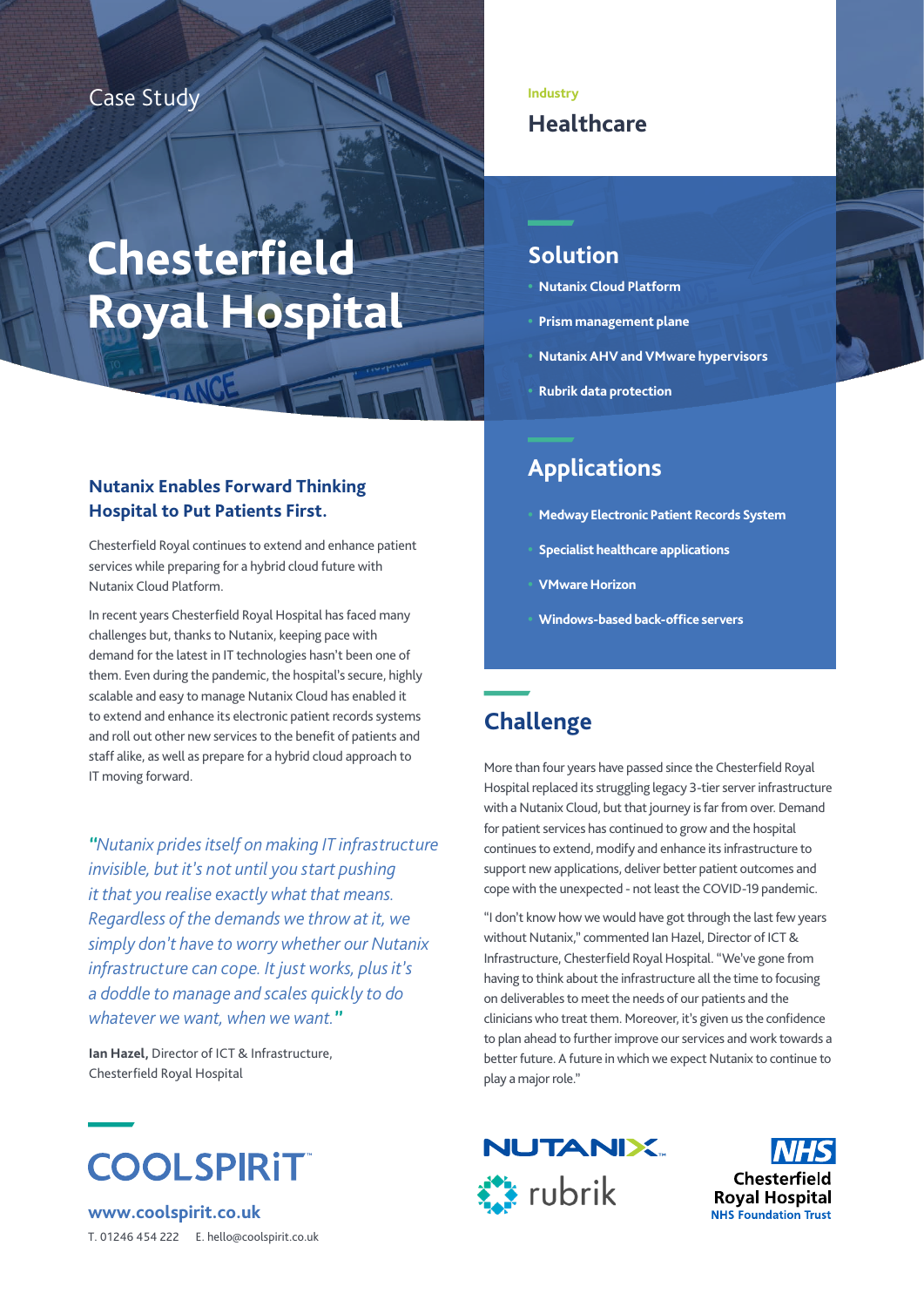# **Solution**

With the assistance of specialist Nutanix partner COOLSPIRiT, the original 2017 deployment at Chesterfield Royal Hospital resulted in the installation of a Nutanix Cloud cluster in its main data centre and another at a separate location for backup and disaster recovery. Since then, the DR site has been reconfigured to allow for live workload balancing and additional storage nodes added to the primary cluster to cope with growth.

 "To expand our legacy infrastructure to support any new application would have taken weeks if not months and been a real headache," commented Hazel. "With Nutanix it's simply a matter of sliding more nodes into the rack and 'voila' the extra resources are just there and ready to use, leaving us to concentrate on getting the most out of the apps. It really is that simple."

#### **IT's all Nutanix now.**

The DR site continues to be used for load balancing with the number of VMs supported by the Nutanix Cloud having grown considerably, from 280 four years ago to over 400 today. Moreover, while the original deployment involved the use of both VMware and Nutanix AHV hypervisors, Hazel and the team have since migrated the majority of VMs to AHV.

*"As a publicly funded organisation we have to deliver value for money. Switching to AHV has saved a lot in terms of licensing and done so without any loss of performance or functionality plus real benefits from being able to manage physical and virtual resources from just the one interface."*

**Ian Hazel,** Director of ICT & Infrastructure, Chesterfield Royal Hospital

The one exception is a new Virtual Desktop Infrastructure (VDI) platform, deployed at the start of the pandemic to allow for a rapid escalation in demand for remote working. For this the hospital opted to expand its use of VMware Horizon View and the VMware hypervisor. However, thanks to the hypervisor neutral architecture of the Nutanix Cloud software, this application has been hosted on yet another Nutanix cluster specifically sourced for the purpose.



**www.coolspirit.co.uk** T. 01246 454 222 E. hello@coolspirit.co.uk



## **Benefits**

- **• 100% uptime since Nutanix migration**
- **• Enhanced agility and on-demand scalability to meet demand growth and rollout of new apps**
- **• Reduced costs from migration to licence-free AHV Hypervisor**
- **• Reduced management overheads through centralised management of physical and virtual resources from a single interface**
- **• Cloud-native ready infrastructure to accommodate future plans for a hybrid approach to IT**





**Chesterfield Royal Hospital NHS Foundation Trust**